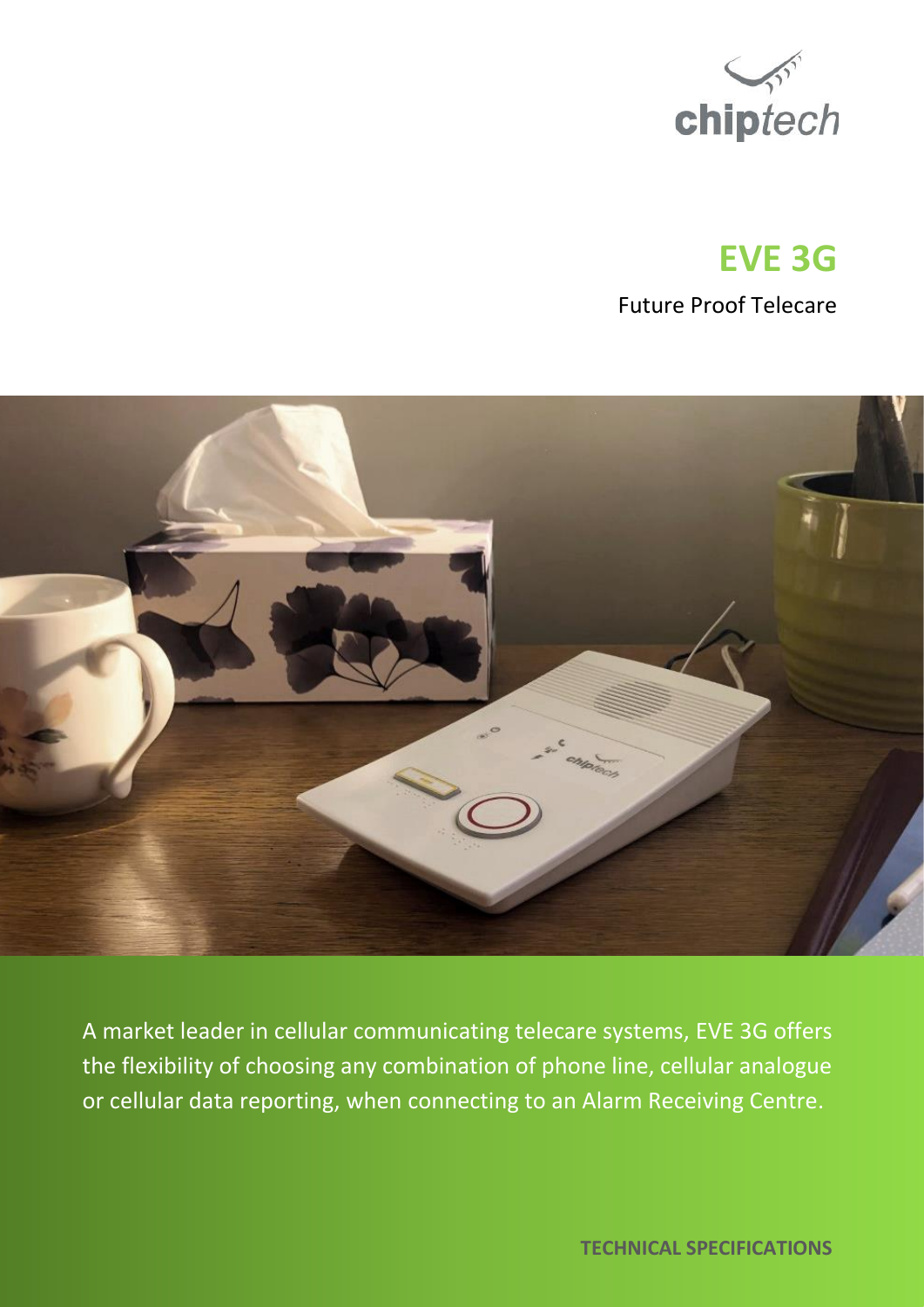

### What is it?

Social alarm providers are facing increasing challenges as many homes are transitioning from traditional telephone based systems, to digital communications.

The EVE 3G Personal Emergency Response System (PERS) is a future proof solution, utilising both phone based reporting and data communication capabilities.

EVE 3G can be installed with a phone line, and dual micro SIM cards, which allows for automatic fail over to the next specified network provider, in the event of a network outage. This provides for multi-path monitoring to maximise reliability, and reassure the end user.

There are a number of communication pathways to choose from, and these can be updated on site through the installer menu, or remotely via the Chiptech Wizard.

As an additional safety measure, EVE 3G has the ability to fail over to the 2G network if 3G is not available.

# Who is it for?

Advanced technology has been smartly wrapped in an easy to use system that provides peace of mind to people who are living independently. For those in the community who are frail and feeling vulnerable, they can be safe and secure in the knowledge that help is only a button press away.



### How does it work?

When help is needed at any time of the day or night, press and hold the button on Pearl and count to three. The outer rim of Pearl will flash red to let the user know that the call for help has been received by the base unit, and will be sent to the Alarm Receiving Centre (ARC).

When an alert for help is activated, a loud ten second pre-alarm will sound from the base unit. If it is a false activation for any reason, then the alert can be cancelled during this period by pressing the 'Cancel' button on the base unit.

Once the pre-alarm has finished, voice messages will play to keep the user informed while they are being connected to the ARC. When the help alert has been received by an operator, they can call back and speak to the user through the automatic speakerphone, and organise the assistance that is needed.



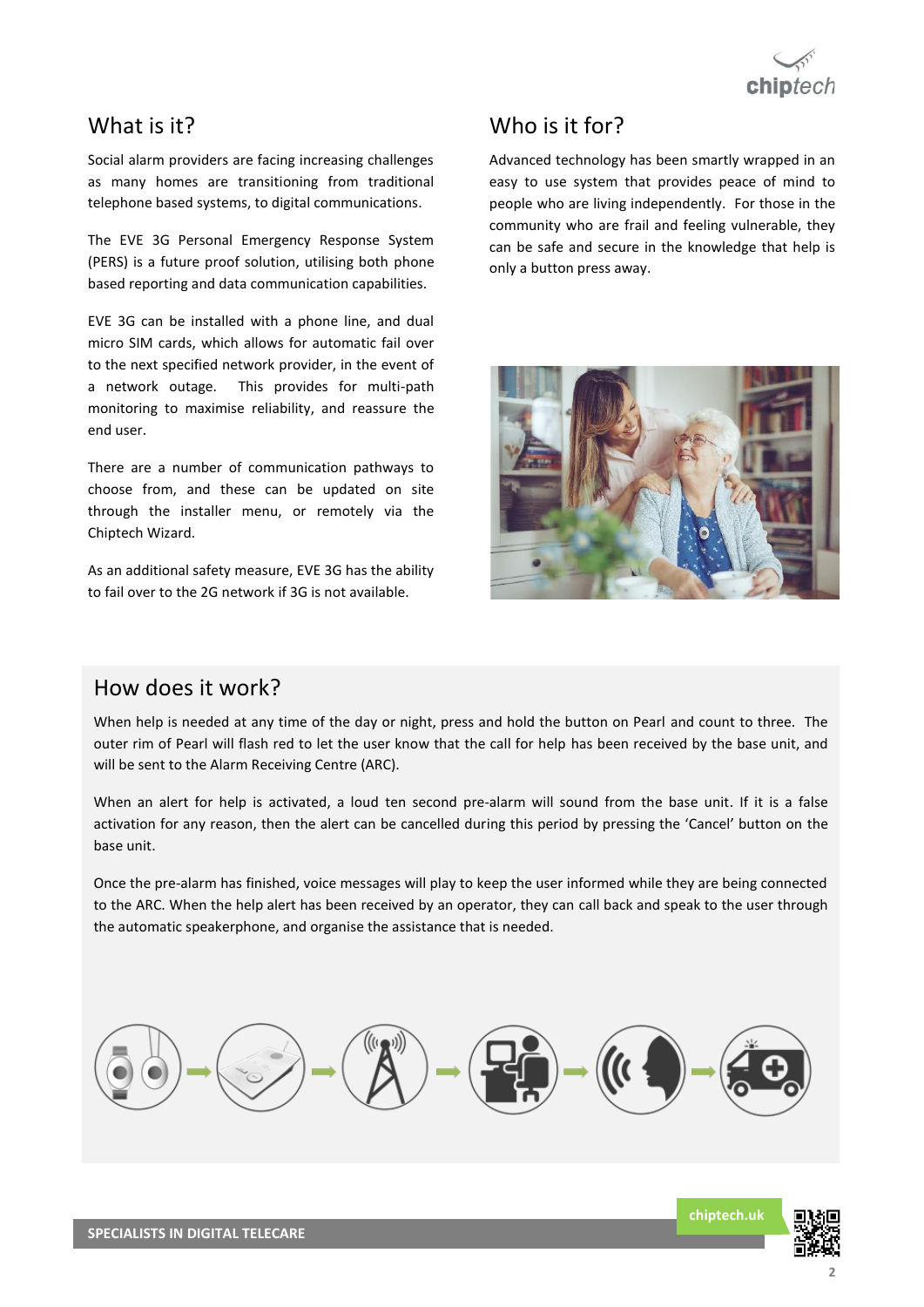# chin $tech$

# Features

- EVE 3G features easy plug and play technology.
- EVE 3G has been designed to ensure end user safety, while maintaining user friendly interactions. The focus on safety checks ensures the telecare system performs as expected in an emergency event.
- EVE 3G has dual micro SIM sockets accessible under a secure battery cover (to prevent tampering). This allows for SIM card replacements to make best use of future mobile plans.
- Automatically updates to changes in time zone and daylight saving, using the cellular network time.
- The ability to quickly upgrade voice, firmware, and configuration settings remotely through the 3G cellular data network, utilising the Chiptech Wizard. Log files can also be downloaded remotely for quick diagnostics of issues.
- EVE 3G is also available for purchase as an extended aerial variant (EVE 3GX) to enable larger cellular antenna to be fitted, if the installation location is in a low coverage area.

Future proofed with reporting on both analogue and digital networks, EVE 3G paves the way to digital telecare.



| <b>Safety Features</b>                                                                                                                                                                                                                                                                                                                                                                                                           | <b>EVE</b><br>3G |
|----------------------------------------------------------------------------------------------------------------------------------------------------------------------------------------------------------------------------------------------------------------------------------------------------------------------------------------------------------------------------------------------------------------------------------|------------------|
| <b>Automated Personal Help Button Testing – RF tests are logged every 7 hours from the telecare devices</b><br>learnt into EVE 3G. Multiple missing RF tests are reported to the ARC and can be notified locally. This<br>ensures a telecare peripheral is still in range and able to communicate with EVE 3G. If the telecare device<br>reports again, a restore report is sent. RF battery status is also reported to the ARC. |                  |
| Bi-directional - The personal help button transceiver sends an emergency activation to the base unit, EVE<br>will confirm back to the personal help button that it has received the activation. The personal help button<br>will flash red on the outer edge.                                                                                                                                                                    |                  |
| Exceptional Battery - Capable of running solely off its battery pack for up to 70 hours when fully charged to<br>provide peace of mind in the event of a power outage.                                                                                                                                                                                                                                                           |                  |
| Mains Only - EVE 3G can run solely off its DC plug pack, which means that in the event of the battery being<br>discharged or removed, it is still fully functional.                                                                                                                                                                                                                                                              |                  |
| Dual SIM and Phone Line - Multiple options for redundancy fail over. EVE 3G has the unique ability of<br>having dual SIM cards, allowing automatic failover to the next specified network provider in the event of a<br>network outage. This allows EVE 3G to provide multi-path monitoring, maximising reliability.                                                                                                             |                  |

**chiptech.uk**

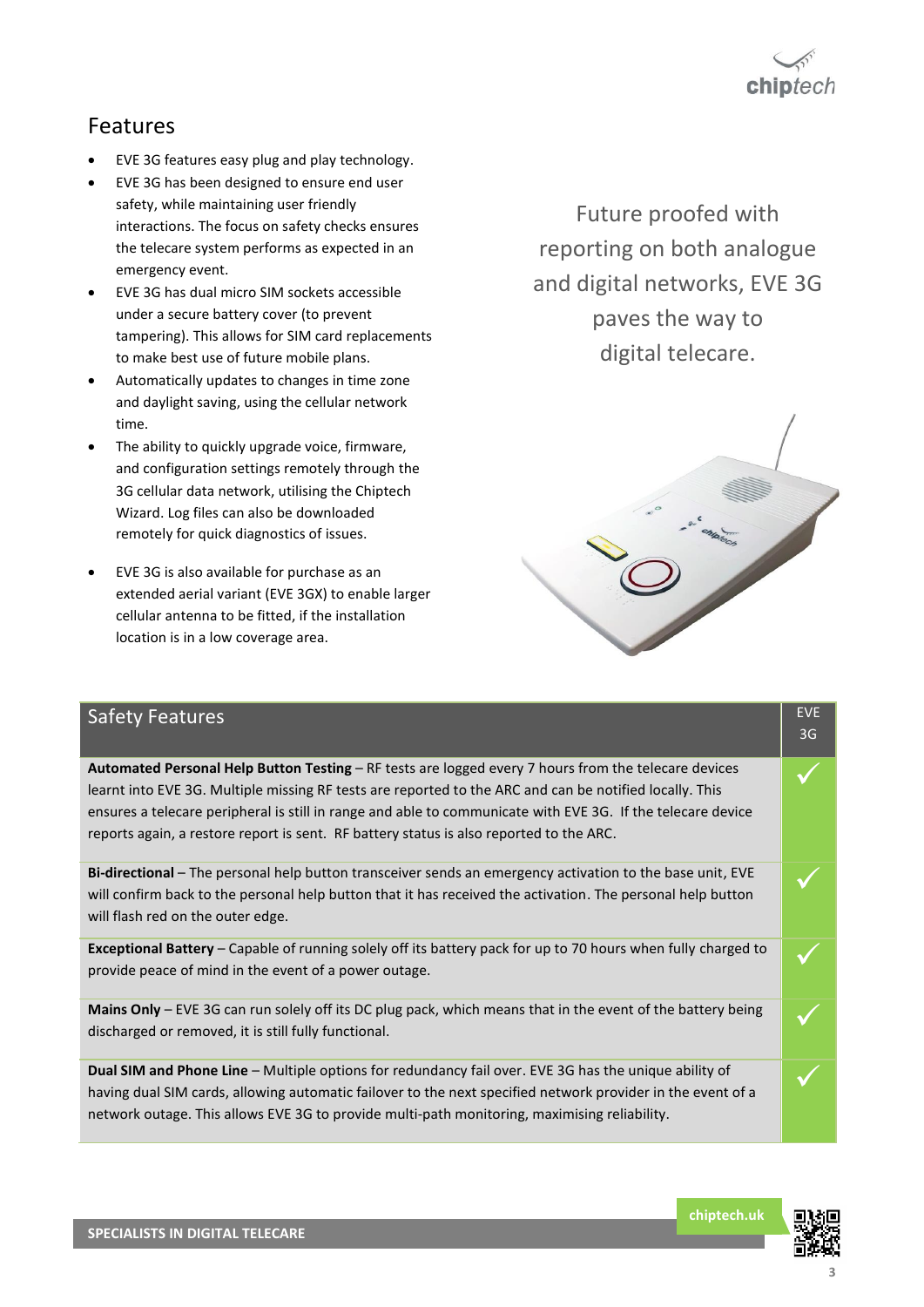## Overview



# User Features **EVE** EVE 3G **Friendly User Notifications** – Status indicator lights are accompanied by voice messages during daytime hours to notify a user to a potential issue with the system. Voice messages do not repeat unnecessarily or play at night. All status indications are reported to the ARC. ✓ **Personal Help Buttons** – The Pearl pendant and watch variants are IP68, while the Pearl Advanced Fall Detector is IP67. All are hot waterproof, allowing them to be worn at all times, including in the shower or the bath. ✓ **Large tactile buttons** – The HELP button on the base unit is circular and backlit, making it easy to find in the dark, and has a large surface area with braille below, so it can easily be identified by users with limited sight. **Braille** – Is moulded below the buttons to assist in identifying button functions for those who may be vision **△**

**chiptech.uk**

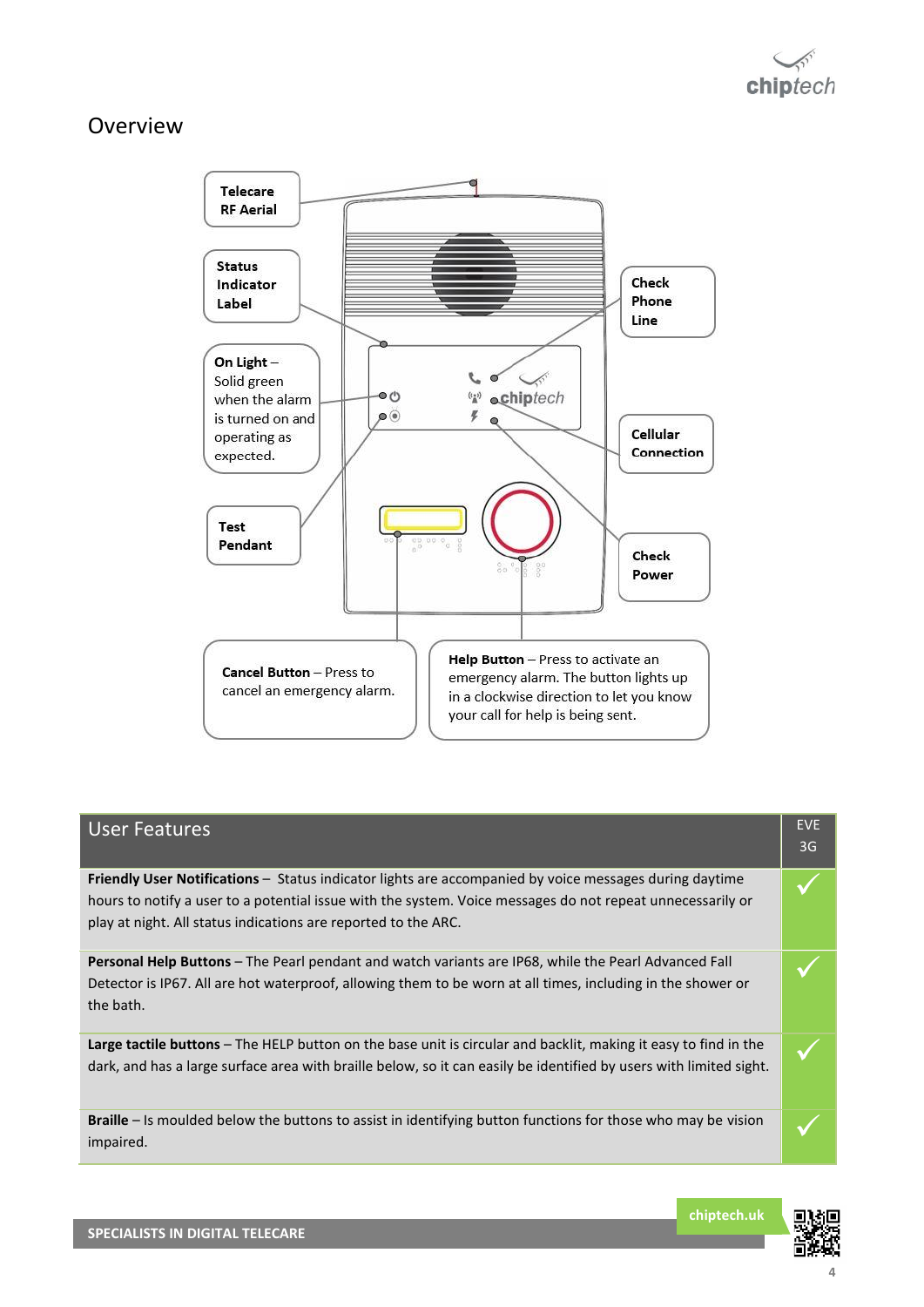

| <b>Installer Features</b>                                                                                                                                                                                                                                                                                                                                                                                                                                                                                                           | <b>EVE</b><br>3G |
|-------------------------------------------------------------------------------------------------------------------------------------------------------------------------------------------------------------------------------------------------------------------------------------------------------------------------------------------------------------------------------------------------------------------------------------------------------------------------------------------------------------------------------------|------------------|
| Learn Mode – Up to 16 Pearl or other telecare devices can be paired with an EVE 3G. Learn Mode optimises<br>safety by adding personal help buttons to an 'active' list when paired within a learn session. Previous<br>personal help buttons learned will be 'inactive', but if they are found and used at a later date, they can still<br>activate the base unit, and will resume testing (active). Personal help buttons are not deleted through Learn<br>Mode, but 'inactive' devices can be over written when the list is full. |                  |
| Test Mode – Enabled for ten minutes before automatically timing out. This mode displays the cellular<br>coverage via lights under the Help button, and provides range testing to the peripheral products, with no<br>reports to monitoring. Pearl products flash when within range of the system, which also announces the<br>number of activations received.                                                                                                                                                                       |                  |
| <b>Installer Mode</b> – Ability to choose volume, button brightness, what communication pathway is enabled,<br>from a simple voice guided installer menu - no special tools required.                                                                                                                                                                                                                                                                                                                                               |                  |
| Communication pathway test - Using a combination of button presses an automated test is initiated to<br>check every unique reporting destination; this is ideal for testing phone line and cellular reporting. The base<br>unit plays a success or failure message for each report sent and logs this in the background to ARC, without<br>the need for operator interaction.                                                                                                                                                       |                  |

# Compatible Products





GO - mPERS Pearl Pendant Pearl Watch Pearl Advanced







Fall Detector

Pearl Brooch Pearl Easy Press Sleeve





HELP **TEST REGULARLY** 







SID Door and Gate Connect



SID Connect

**chiptech.uk**



**SPECIALISTS IN DIGITAL TELECARE**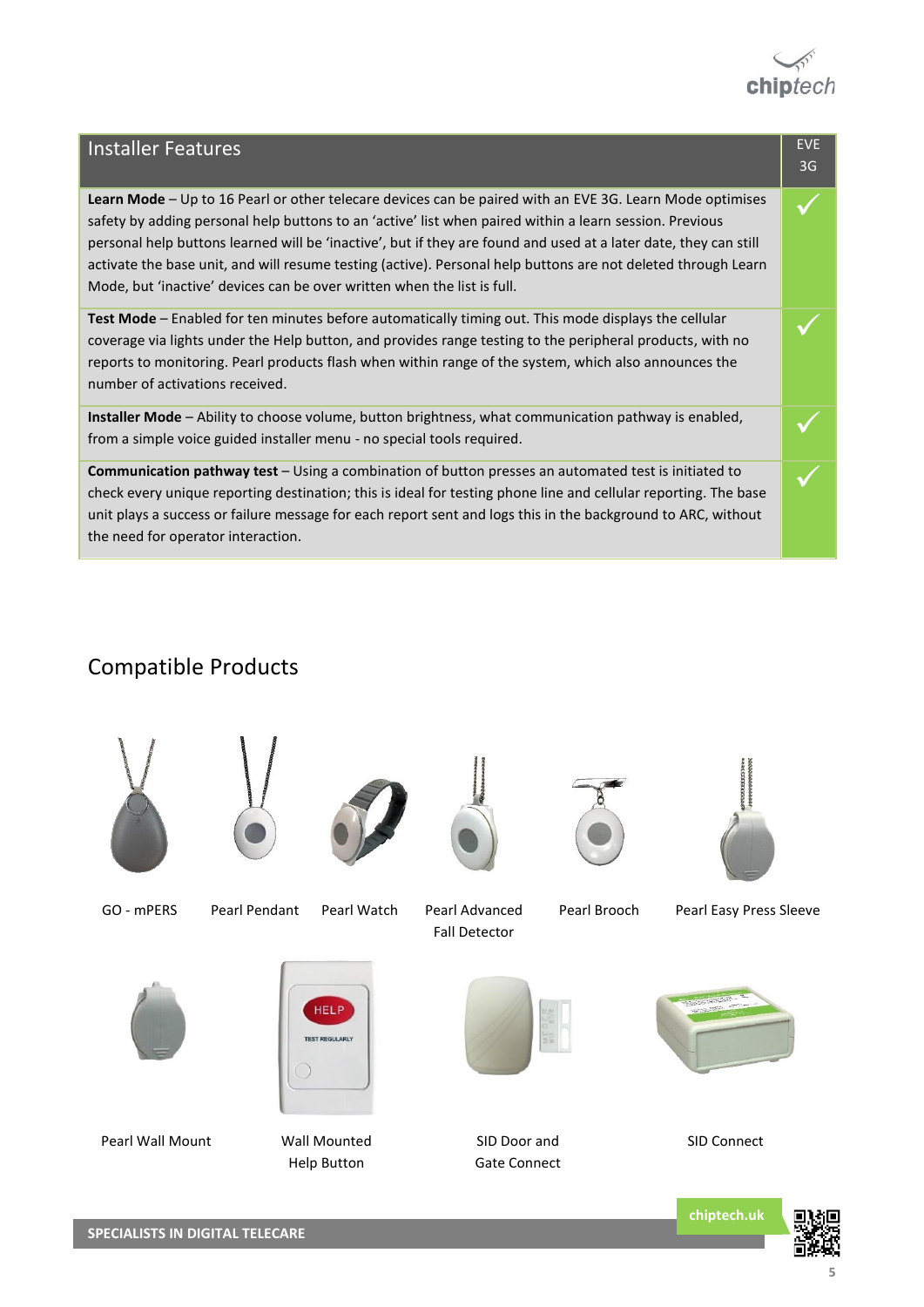

| <b>Monitoring Features</b>                                                                                                                                                                                                     | <b>EVE</b><br>3G |
|--------------------------------------------------------------------------------------------------------------------------------------------------------------------------------------------------------------------------------|------------------|
| <b>Half duplex speaker system with operator priority</b> $-\nu$ Volume from the operator's side takes priority over<br>volume on the user's side so operators can speak over any loud sounds that may be coming from the home. |                  |
| <b>Comprehensive reporting is sent to ARC</b> – Fail and restore signals are sent for battery capacity and battery<br>removal, mains power, and communication changes.                                                         |                  |
| <b>System log</b> – Problem solving is made easy with the ability to pull a log of approximately 1200 events from<br>the base unit over the cellular network or phone line, using the Chiptech Wizard software.                |                  |
| <b>Cloud management</b> – Connection to SmartCare Cloud enables an overview of all Chiptech data connected<br>products, and the ability to globally update a fleet of EVE 3G base units to ensure optimal operation.           |                  |
| <b>Keeping time</b> – The base unit automatically updates to changes in time zone and daylight saving using the<br>cellular network time.                                                                                      |                  |

# Compatible Software





Chiptech Wizard **SmartCare Relay** SmartCare Cloud





**chiptech.uk**

a a shekara